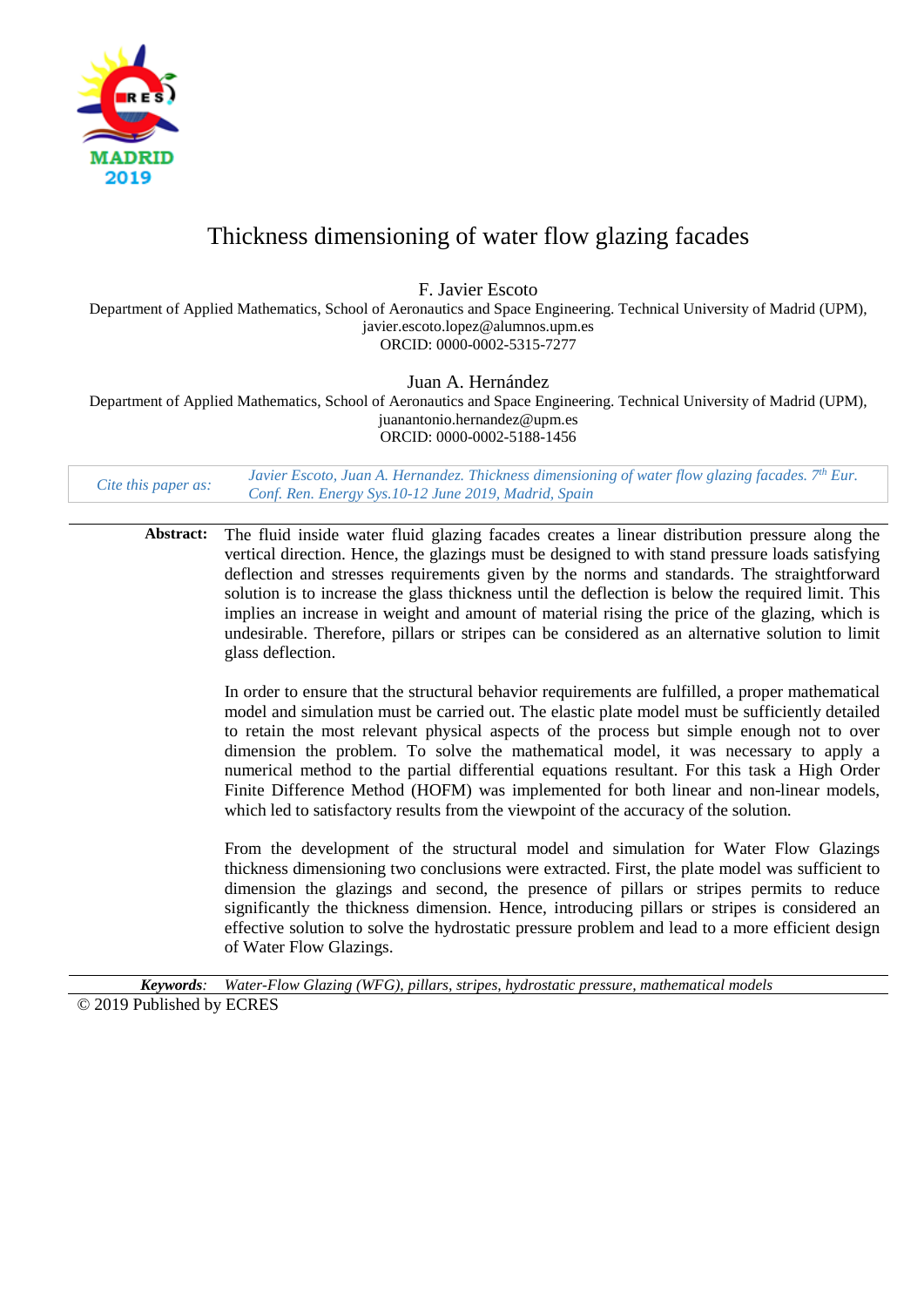## **1. INTRODUCTION**

In order to design long life Water-Flow Glazings it is crucial to guarantee that the sealing of the water chamber maintains its tightness during all service. Is in this process in which the filling up of the chamber plays an important role on the stresses to which the silicon adhesive which fixes both frames of the glasses that comprises the glazing. To reduce the traction loads it is desirable to maintain the hydrostatic pressure below the atmospheric pressure level on the maximum possible surface of the glass. However, this can lead to a deflection that brings together the glasses of the glazing putting them too close or even in contact which is not assumable. To avoid this situation without increasing the thickness of the glass, a solution can be to define a configuration of transversal elements that restrict the deformation in certain regions of the glass surface. The design of this configuration and thickness selection must be done through the simulation of the structural behavior of the glazing with the considered configurations.

In the following pages, a mathematical model for the structural behavior of the glazing and an algorithm for High Order Finite Difference Method are presented [1]. As well, a simulation with an example of the application of the algorithm and model is presented.

### **2. MATHEMATICAL MODEL**

The geometry of each glass of the glazing can be considered independently as the domain  $\Omega$ :

$$
\Omega = \{ (x, y, z) \in \mathbb{R}^3 | 0 \le x \le L_x, 0 \le y \le L_y, -t/2 \le z \le t/2 \},\tag{1}
$$

where  $L_x$  is the width of the glass,  $L_y$  its height and t its thickness.

As the glazings satisfy the relational order  $t \ll L_x \sim L_y$ , dependence on z of the magnitudes can be decoupled using the elastic plate theory [2]. Thus, the transversal deflection and membrane stresses are assumed to remain constant through the thickness and all the other magnitudes vary linearly with z in each point  $(x, y)$  of the plane  $z = 0$ .

First of all, it is necessary to define the hydrostatic pressure q that acts on the inner walls of the glazing. The hydrostatic assumption over the fluid gives the linear distribution of pressure  $p(y)$  expressed in Eq. [2]:

$$
q(y) = p(y) - p_0 = -\rho g(y - h_0),
$$
\n(2)

in which  $\rho$  is the fluid density,  $g$  is the gravitational constant,  $p_0$  is the atmospheric pressure and  $h_0$  is the height of the zero-pressure line. Hence, for the region  $y > h_0$  the pressure inside the glazing is less than the atmospheric and the glasses deflect towards each other.

In the case in which the transversal deflection of the plate  $u$  is much lesser than its thickness the resultant model is linear. The differential equation that controls the deformation of the glazing is given by Eqs. [3,4]:

$$
\nabla^4 u + \frac{\rho g}{D} (y - h_0) = 0, \tag{3}
$$

$$
D = \frac{Et^3}{12(1 - v^2)}
$$
\n(4)

where  $\nabla^4 = \nabla^2 \nabla^2$  is the biharmonic operator, *D* is the stiffness of the plate, *E* is the Young modulus of the glass and *v* its Poisson's coefficient. The maximum stresses that appear as consequence of the bending of the glasses are given by Eqs. [5-7]

$$
\sigma_{xx} = -\frac{6D}{t^2} \left( \frac{\partial^2 u}{\partial x^2} + v \frac{\partial^2 u}{\partial y^2} \right),\tag{5}
$$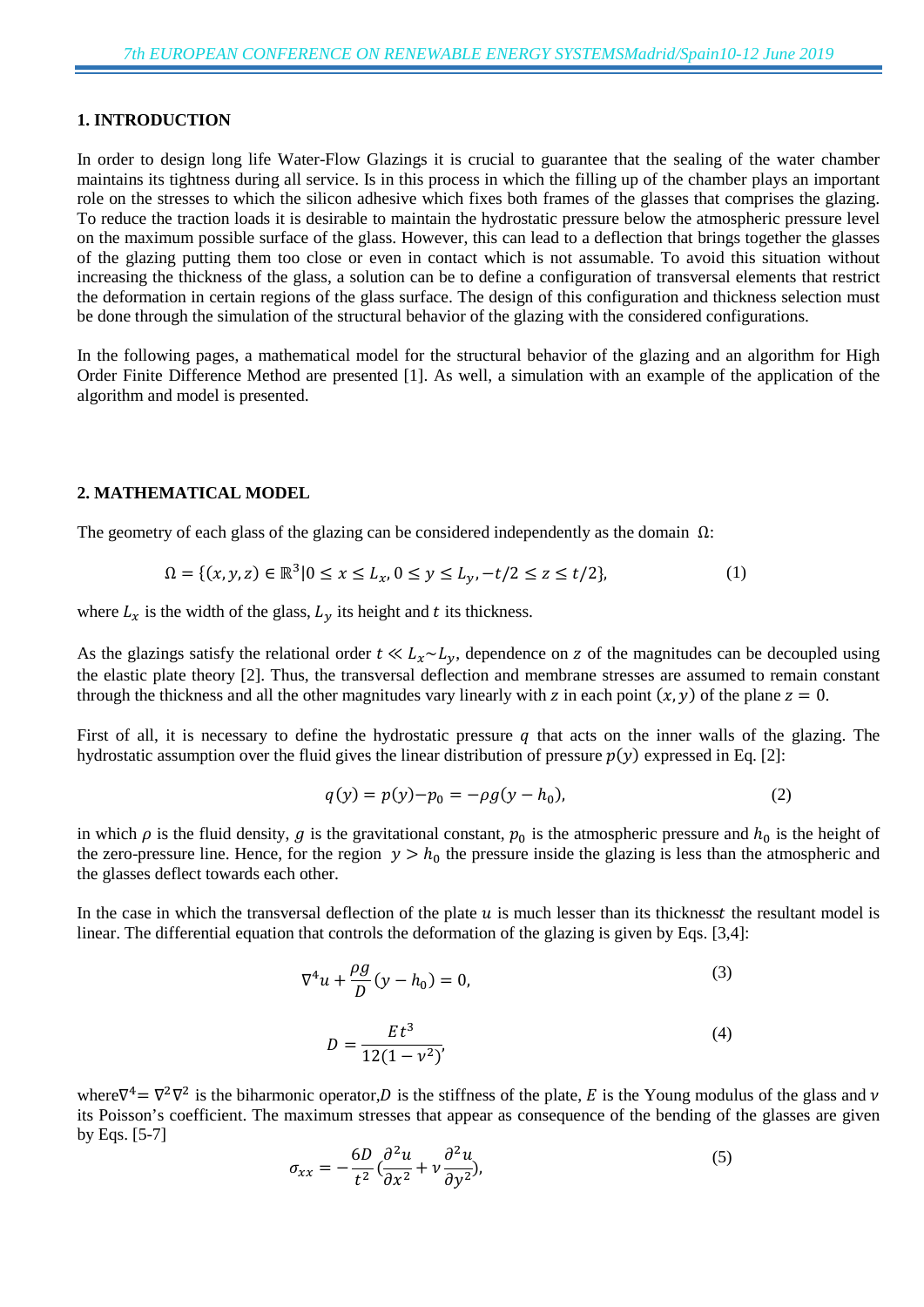$$
\sigma_{yy} = -\frac{6D}{t^2} \left( \frac{\partial^2 u}{\partial y^2} + v \frac{\partial^2 u}{\partial x^2} \right),\tag{6}
$$

$$
\sigma_{xy} = -\frac{6D}{t^2}(1-\nu)\frac{\partial^2 u}{\partial x \partial y}.
$$
\n(7)

These stresses appear at the outer and inner surfaces of the glass with opposite directions. For example, if one point  $(x, y, z)$  is submitted to a traction normal stress its opposite point  $(x, y, -z)$  is submitted to a compression normal stress.

The effect of the silicon sealing is included as simply supported boundary conditions:

$$
u(x,0) = \frac{\partial^2 u}{\partial x^2}(x,0) = \frac{\partial^2 u}{\partial y^2}(x,0) = 0, \qquad u(x,L_y) = \frac{\partial^2 u}{\partial x^2}(x,L_y) = \frac{\partial^2 u}{\partial y^2}(x,L_y) = 0, \qquad (8)
$$

$$
u(0,y) = \frac{\partial^2 u}{\partial x^2}(0,y) = \frac{\partial^2 u}{\partial y^2}(0,y) = 0, \qquad u(L_x,y) = \frac{\partial^2 u}{\partial x^2}(L_x,y) = \frac{\partial^2 u}{\partial y^2}(L_x,y) = 0. \qquad (9)
$$

Whenever geometrical non linearity is considered, that is, the deflection  $u$  is of the same order or greater than the thickness, the effect of the membrane stresses  $\sigma_{xx}^m$ ,  $\sigma_{yy}^m$  and  $\sigma_{xy}^m$  must be taken in account [3]. In these conditions, the Eq. [3] must be substituted by Eqs. [10,11]:

$$
\nabla^4 u + \frac{t}{D} \mathcal{L}(u, \phi) + \frac{\rho g}{D} (y - h_0) = 0,
$$
\n(10)

$$
\nabla^4 \phi + \frac{E}{2} \mathcal{L}(u, u) = 0. \tag{11}
$$

where  $\phi$  is the Airy stress function and L is a non linear differential operator which verify respectively Eqs. [12,13]

$$
\sigma_{xx}^m = \frac{\partial^2 \phi}{\partial y^2}, \qquad \sigma_{yy}^m = \frac{\partial^2 \phi}{\partial x^2}, \qquad \sigma_{xy}^m = \frac{\partial^2 \phi}{\partial x \partial y}, \tag{12}
$$

$$
\mathcal{L}(u,\phi) = \frac{\partial^2 u}{\partial x^2} \frac{\partial^2 \phi}{\partial y^2} + \frac{\partial^2 u}{\partial y^2} \frac{\partial^2 \phi}{\partial x^2} - 2 \frac{\partial^2 u}{\partial x \partial y} \frac{\partial^2 \phi}{\partial x \partial y}.
$$
(13)

In addition to Eqs. [8,9], boundary conditions to the Airy function must be imposed:

$$
\frac{\partial^2 \phi}{\partial x^2}(x,0) = \frac{\partial^2 \phi}{\partial y^2}(x,0) = 0, \qquad \frac{\partial^2 \phi}{\partial x^2}(x,L_y) = \frac{\partial^2 \phi}{\partial y^2}(x,L_y) = 0,
$$
\n(14)

$$
\frac{\partial^2 \phi}{\partial x^2}(0, y) = \frac{\partial^2 \phi}{\partial y^2}(0, y) = 0, \qquad \frac{\partial^2 \phi}{\partial x^2}(L_x, y) = \frac{\partial^2 \phi}{\partial y^2}(L_x, y) = 0.
$$
\n(15)

The presence of pillars or stripes is introduced as a zero displacement condition for the points which are in the inner region of the element. These conditions can be imposed on both pillars' region  $\Omega_p$  and the stripes region  $\Omega_s$ , substituting the differential equations for the linear or nonlinear plate by Eqs. [16,17] in this region:

$$
u|_{\Omega_{\mathbf{p}}} = 0,\tag{16}
$$

$$
u|_{\Omega_{\rm S}} = 0.\tag{17}
$$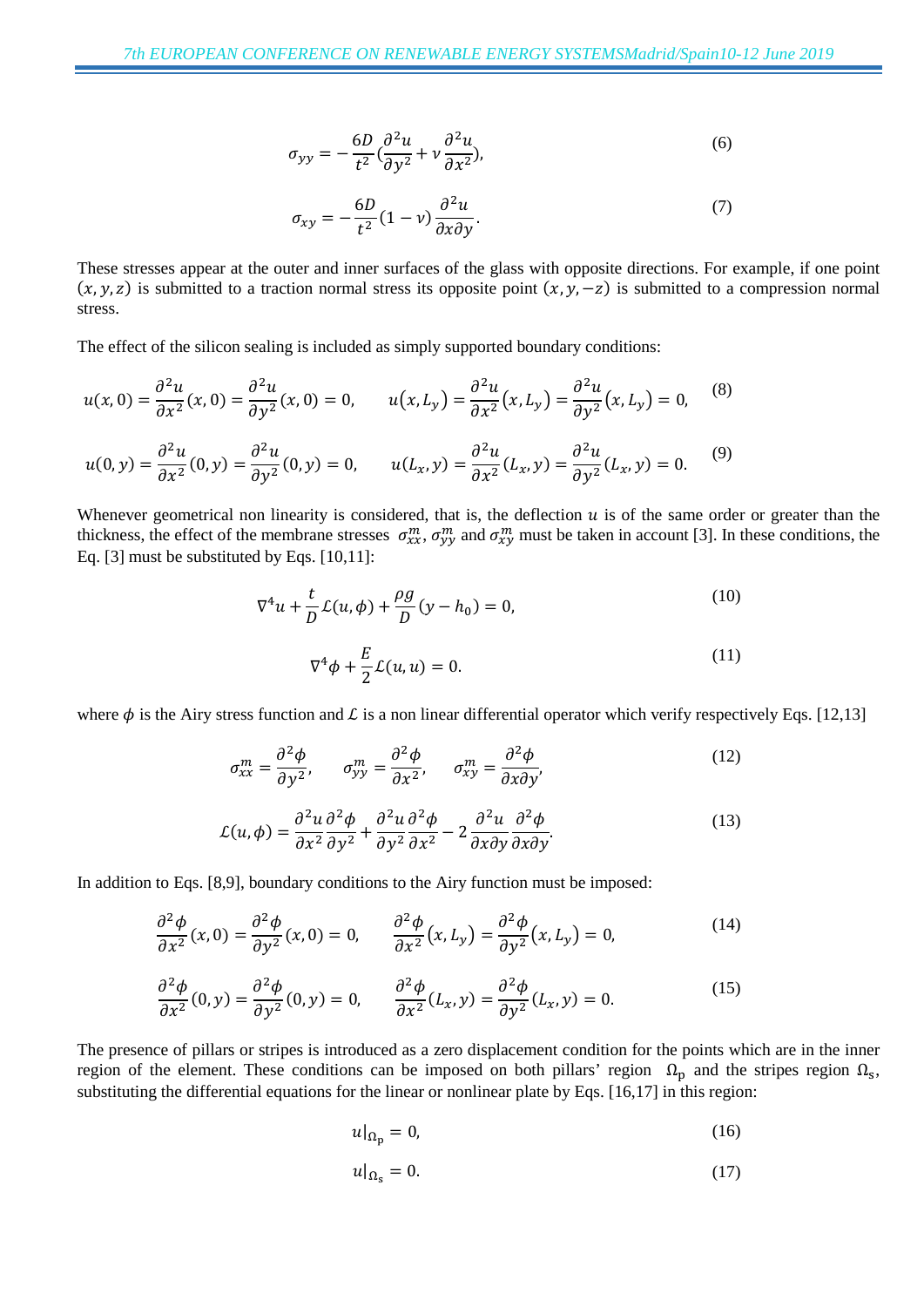#### **3. HIGH ORDER FINITE DIFFERENCE METHOD**

In order to solve the differential equations involved the domain[0,  $L_x$ ] × [0,  $L_v$ ] is discretized in  $(N_x + 1)(N_y + 1)$ nodal points. In this manner the solution is also discretized in a vector  $U \in \mathbb{R}^{N_v(N_x+1)(N_y+1)}$ , where  $N_v$  is the number of variables (1 in the linear case, 2 in the nonlinear case). In the same manner the derivatives involved in the differential equation are approximated by arbitrary order finite differences. Therefore, the differential operator turns into a difference operator  $\widehat{F}: \mathbb{R}^{N_v(N_x+1)(N_y+1)} \longrightarrow \mathbb{R}^{N_v(N_x-1)(N_y-1)}$  for U which satisfies:

$$
F(U) = 0.\t\t(18)
$$

Furthermore, the boundary conditions merge as a difference operator as well. $G: \mathbb{R}^{N_v(N_x+1)(N_y+1)} \to \mathbb{R}^{2N_v(N_x+N_y)}$ 

$$
G(U) = 0.\t\t(19)
$$

Both systems of equations can be agglutinated into a single system  $H: \mathbb{R}^{N_v(N_x+1)(N_y+1)} \to \mathbb{R}^{N_v(N_x+1)(N_y+1)}$ 

$$
H(U) = \begin{bmatrix} F(U) \\ G(U) \end{bmatrix} = 0.
$$
\n(20)

Solving the system of Eq. [15] will provide the desired solution. In the case in which the problem is linear, the system is solved by LU decomposition and when it is nonlinear is required an iterative method such as Newton's.

## **4. SIMULATION**

To illustrate the effect that pillars and stripes have on the structural behavior of the glazing four cases will be considered in this document. The dimensions of the glazing will be:  $L_x = 1.3$  m,  $L_y = 3$  m,  $t = 10$  mm. Its elastic properties are  $E = 72$  GPa and  $v = 0.22$ . The four distinct considered cases are:

- a) A linear glazing with no pillars or stripes and zero pressure line at  $h_0=0.5$  m.
- b) A linear glazing with one pillar at  $x = 0.65$  m,  $y = 0.86$  m and zero pressure line at  $h_0 = 0.5$  m.
- c) A linear glazing with one stripe at  $x = 0.65$  m and zero pressure line at  $h_0 = 0.5$  m.
- d) A linear glazing with two stripes at  $x = 0.43$  m, and zero pressure line at  $h_0 = 0.5$  m.

As it is shown in Figure 1, the plate with no stripes suffers a deflection that can be superior to 5 cm, which is reduced to approximately 1 cm when a pillar is present. The effect of stripes is more effective leading to deflections of 2.5 mm for one stripe and 0.4 mm for two stripes. It is also remarkable that the presence of transversal elements divides the surface area in different regions that in the case of stripes act as independent plates with proper boundary conditions.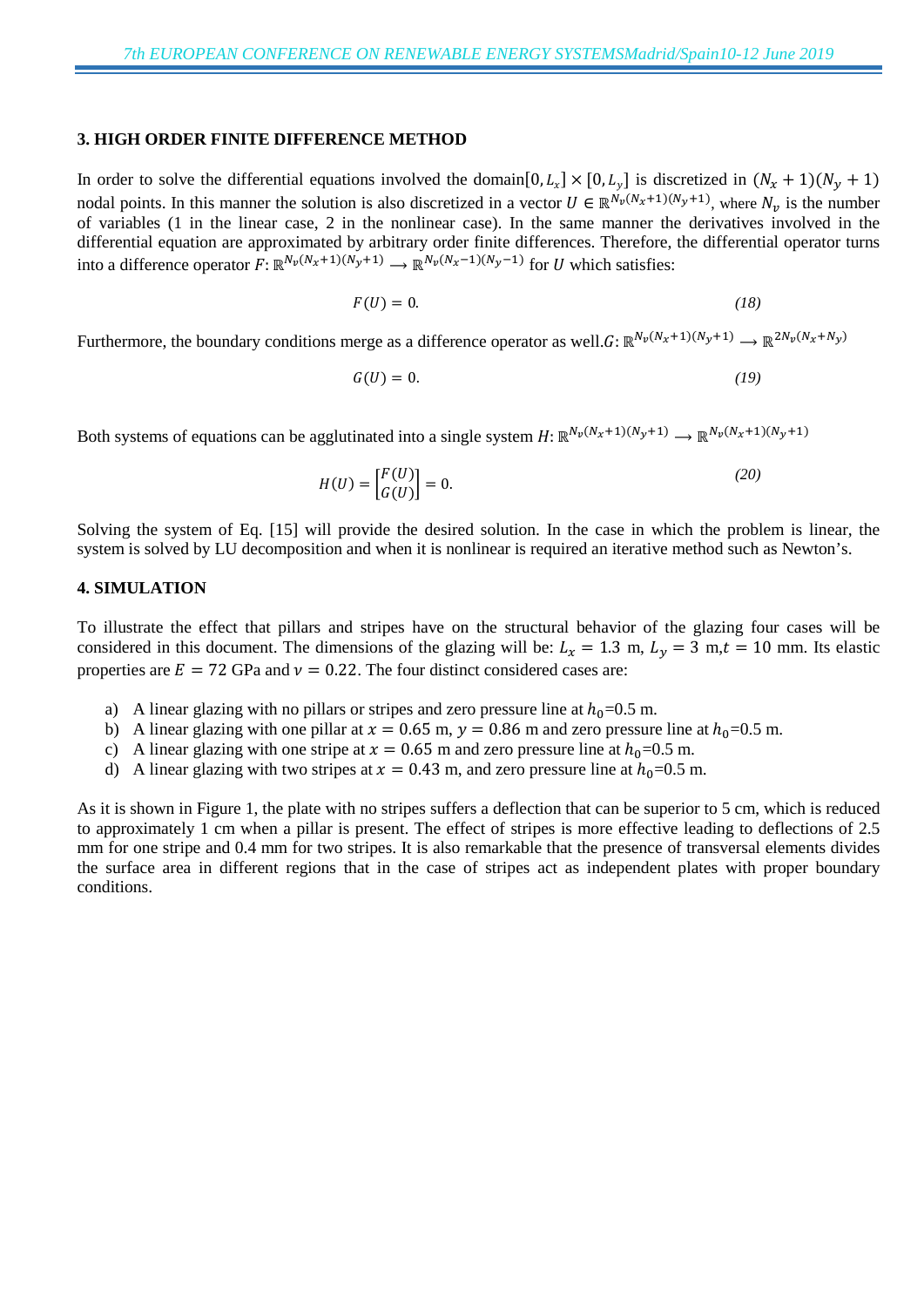

*Figure 1. Deflection distribution*  $u(x, y)$  *of the glass expressed on mm for the four cases. (a) Deflection with no pillars or stripes, (b) Deflection with one pillar, (c) Deflection with one stripe, (d) Deflection with two stripes.*

Comparing the maximum bending stresses produced in each case, Figure 2 shows that the effect of pillars and stripes is similar to the one caused for deflection. When the glass is free of transversal elements, the stress can be greater than 120 MPa. With one pillar, the maximum value is reduced to 80 MPa but the stress concentration is higher. One middle stripe reduces both the value and the stress concentration obtained with one pillar considering a maximum stress of around 50 MPa. When a second stripe is added the result is even better obtaining lower stress concentration and a maximum value of approximately 15 MPa.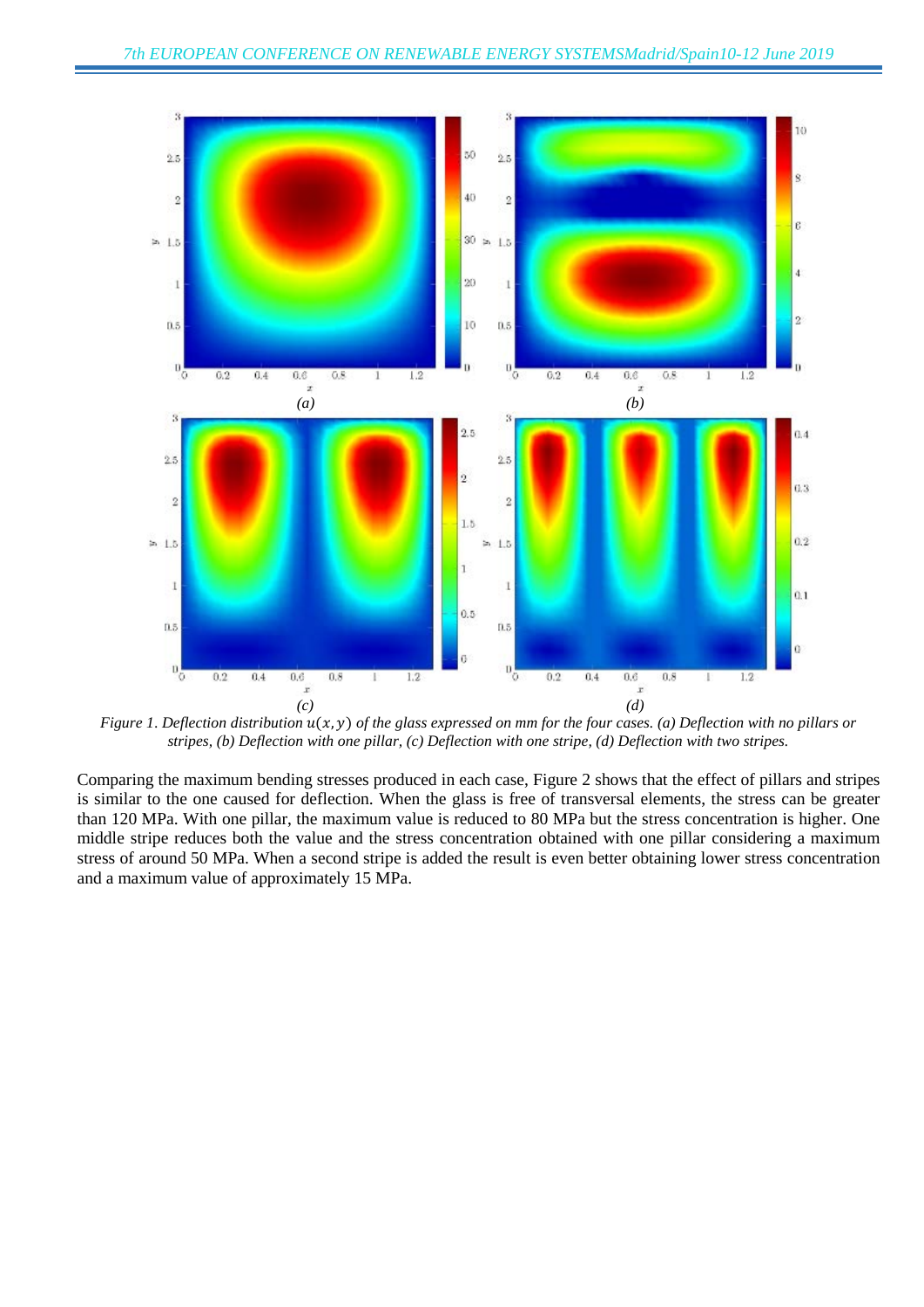

*Figure 2. Normal stress distribution*  $\sigma_{xx}(x, y)$  *of the glasses expressed on MPa for the four cases.* (a) *Stress with no pillars or stripes, (b) Stress with one pillar, (c) Stress with one stripe, (d) Stress with two stripes.*

The qualitative behavior of the normal stress along  $y$  is different. In Figure 3 it can be observed that for the case of free surface, the maximum value is less than 80 MPa. When a pillar is introduced, a stress concentration is produced leading to a maximum value of around 80 MPa that is, no significant improvement from this viewpoint. On the contrary when one stripe is introduced, the stress concentration is reduced compared to the pillar case and the maximum stress is below 15 MPa, reducing greatly the maximum stress value. The effect is more notorious in the presence of two stripes, leading to a maximum stress value of 5 MPa.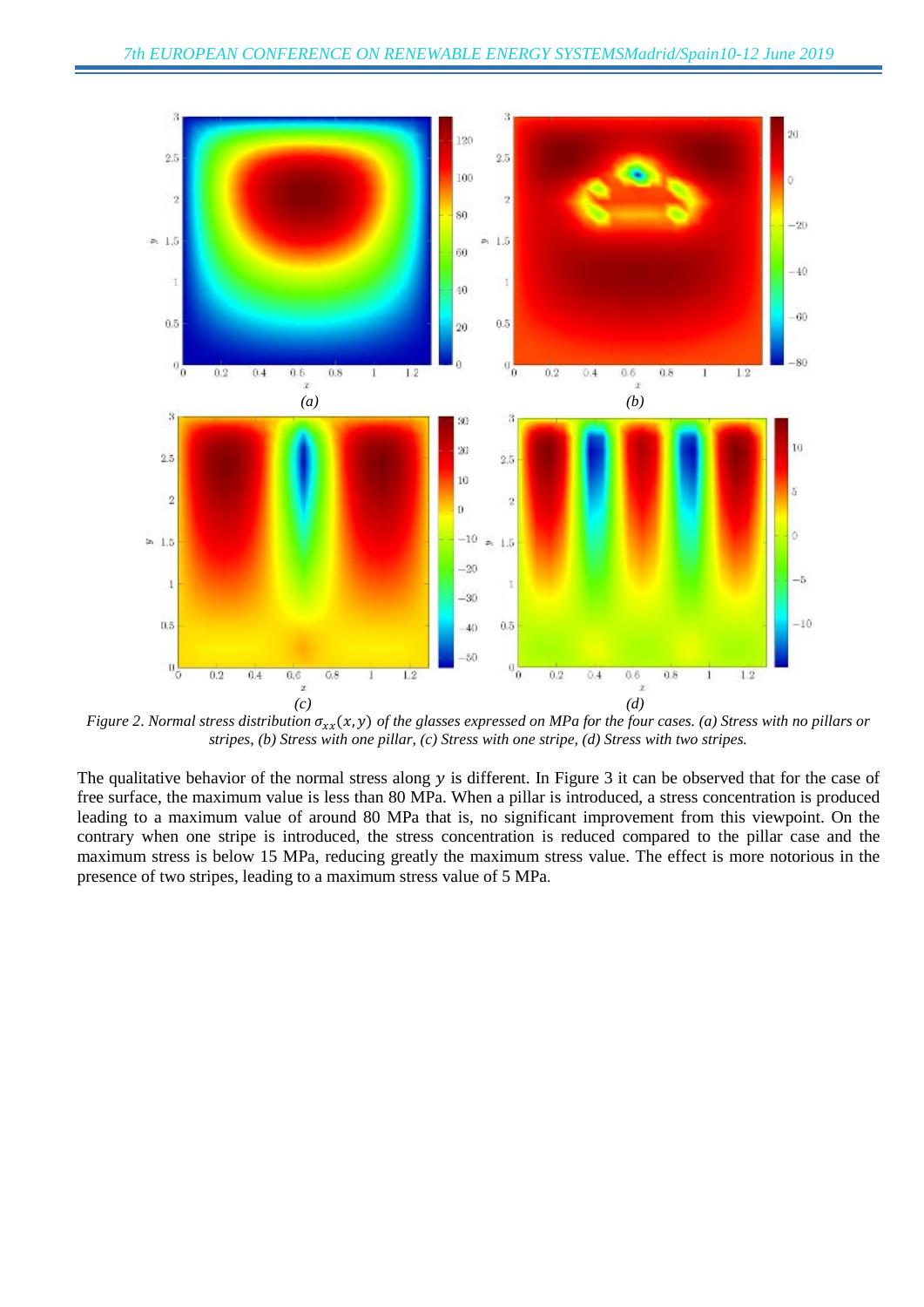

*Figure 3. Normal stress distribution*  $\sigma_{yy}(x, y)$  *of the glasses expressed on MPa for the four cases. (a) Stress with no pillars or stripes, (b) Stress with one pillar, (c) Stress with one stripe, (d) Stress with two stripes.*

Finally, the shearing stress is represented in Figure 4, obtaining as expected, better results for the presence of pillars and stripes than for the free surface. For the free surface the maximum value obtained is produced on the top corners and its value is around 80 MPa. When the pillar is introduced this value reduces to 30 MPa. In the presence of one stripe this value goes down to less than 20 MPa and around 8 MPa when two stripes are introduced.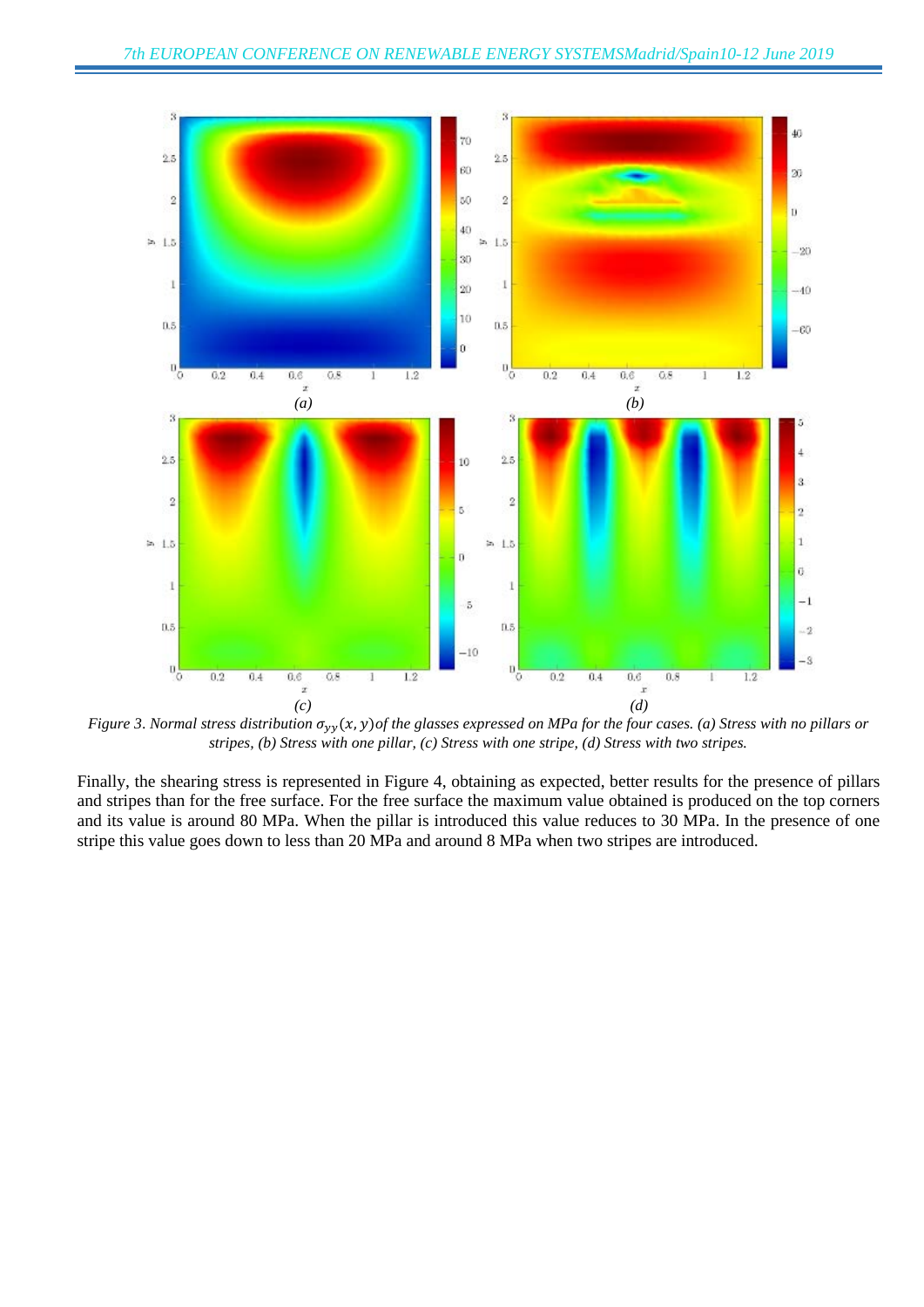

*Figure 4. Shear stress distribution*  $\sigma_{xy}(x, y)$  *of the glasses expressed on MPa for the four cases.* (a) *Stress with no pillars or stripes, (b) Stress with one pillar, (c) Stress with one stripe, (d) Stress with two stripes.*

#### **4. RESULTS AND DISCUSSION**

To sum up the results obtained, the maximum values of each case are listed on Table 1. In this example it can be appreciated a way of selecting the configuration of transversal elements. For example, in the case in which the water chamber thickness is set to be 16 mm, the only viable configuration if the thickness is not increased or the zero-line pressure raised, is the two stripes configuration. This is so, as in other situation the glasses will come to close to each other. In other cases, it will be necessary to perform a trade-off between the thickness, zero-line pressure and the configuration of transversal elements.

| Case         | $u$ (mm) | $\sigma_{rr}$ (MPa) | $\cdot$<br>$\sigma_{\nu\nu}$ (MPa) | $\sigma_{\chi\gamma}$ (MPa) |
|--------------|----------|---------------------|------------------------------------|-----------------------------|
| a)           | 58.92    | 132.55              | 78.16                              | 90.45                       |
| b)           | 10.60    | 80.89               | 79.11                              | 31.12                       |
| $\mathbf{C}$ | 2.66     | 53.27               | 14.59                              | 19.59                       |

d)  $0.43$  14.86 5.14 8.10

*Table 1. Maximum values for the different configurations of transversal elements*